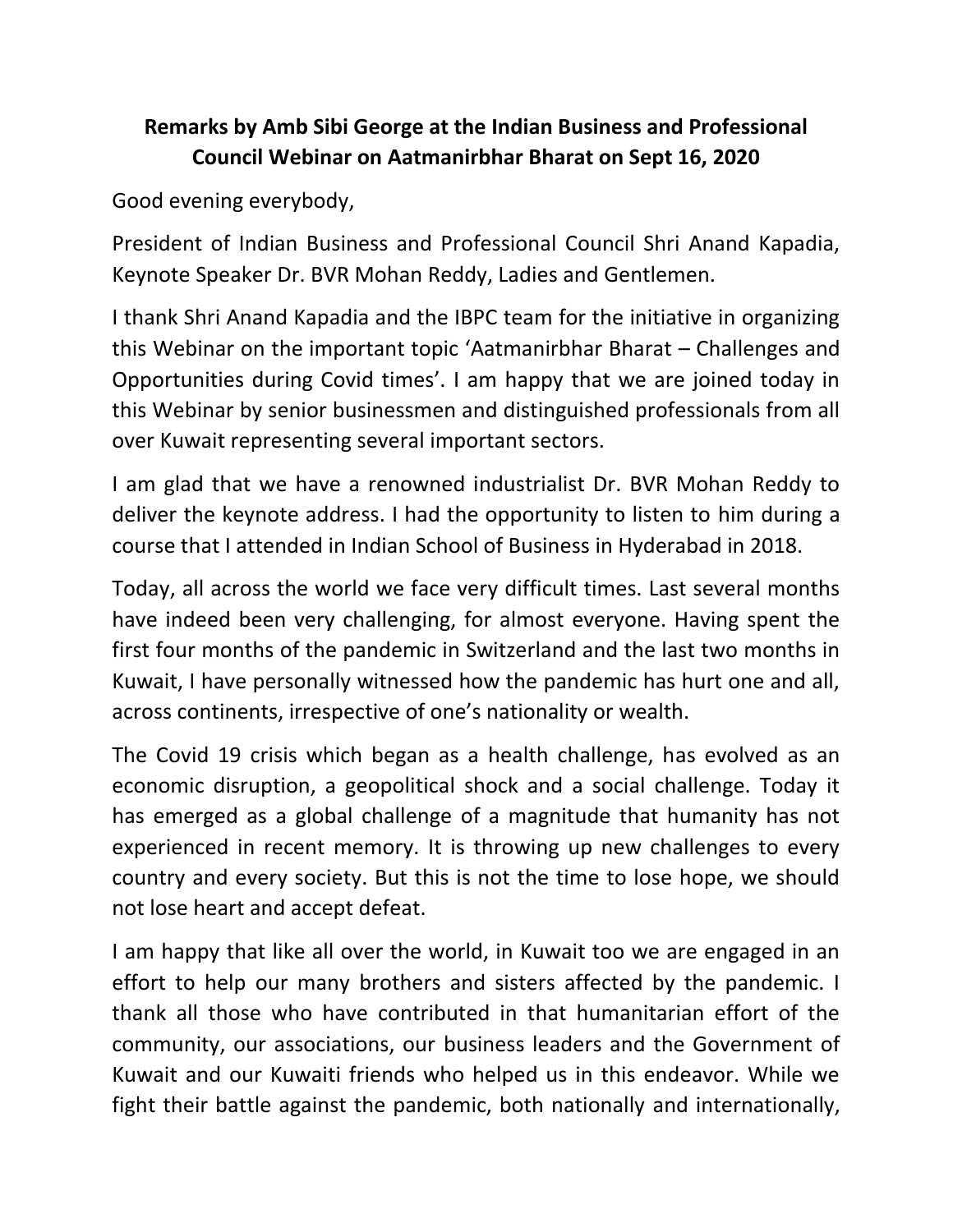and while we continue our efforts to help the needy, we should continue with our economic engagement for the benefit of all.

Let me quote Prime Minister Shri Narendra Modi who said, "a virus has destroyed the world. Crores of people around the world are facing a crisis. World all over is engaged in a battle to save precious lives. We have never seen or heard of such a crisis. This crisis is unthinkable as well as unprecedented for mankind. However-getting exasperated, losing heart or getting shattered, is not acceptable to the mankind. We have to remain vigilant, closely monitor it, follow the rules of engagement in such a war, save ourselves and move ahead. Today, when the world is in crisis, we must strengthen our resolve. Our great resolve will help overcome this crisis. Unquote.

It is in the backdrop of this solemn resolve that Hon'ble Prime Minister came up with Aatma Nirbhar Bharat Abhiyan (Self-reliant India) initiative that promotes local economy, while closely working with our international partners.

As an economic powerhouse of the world today, for the benefit of all, India has a responsibility and a vision to explore the opportunities that the crisis has created and to be in a position to benefit from them. 'Aatmanirbhar Bharat' is about transforming India from being just a passive market to an active manufacturing hub at the heart of global value chains, and positioning India as a nerve center of global supply chains.

As part of this, our Embassies across the world are tasked with identifying export and investment opportunities for our businesses in various countries. Our Missions are reaching out to and are in touch with business entities that seek to diversify their manufacturing locations. In this regard, I am extremely pleased to learn that we have in our midst today some of the top businessmen in Kuwait who are keen to explore diversification of their manufacturing bases and consider India as their destination for this purpose. I would like to assure you that the Embassy would provide all the requisite support and assistance in this process.